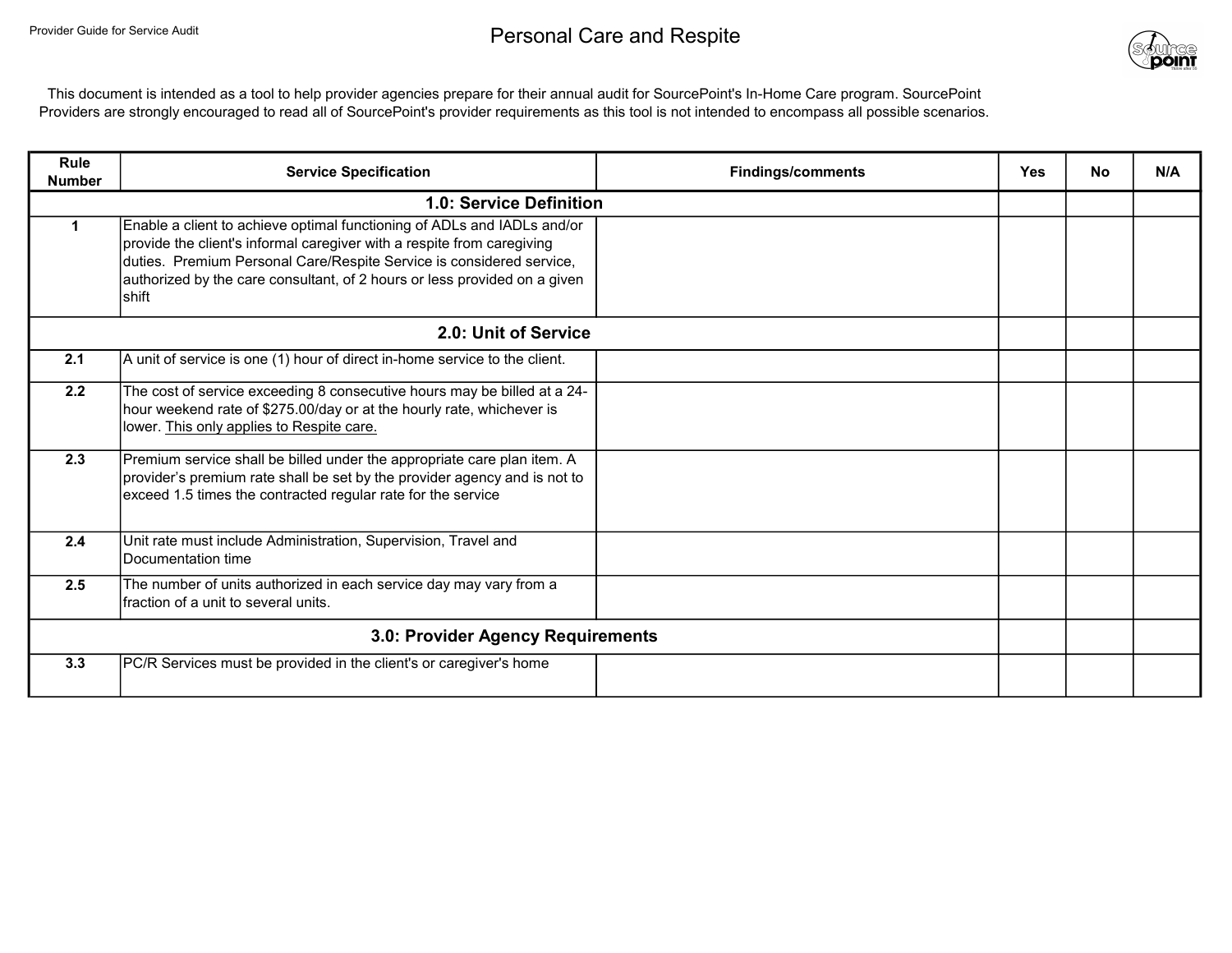

| <b>Rule</b><br><b>Number</b>                                                                                                                                                                                                            | <b>Service Specification</b>                                                                                                                                                                                                | <b>Findings/comments</b> | <b>Yes</b> | No | N/A |
|-----------------------------------------------------------------------------------------------------------------------------------------------------------------------------------------------------------------------------------------|-----------------------------------------------------------------------------------------------------------------------------------------------------------------------------------------------------------------------------|--------------------------|------------|----|-----|
|                                                                                                                                                                                                                                         | 4.0: Continuing Education: The provider must furnish a minimum of eight (8) hours of continuing (in-service) education<br>for each homemaker paraprofessional annually                                                      |                          |            |    |     |
| 4.1                                                                                                                                                                                                                                     | Provider must maintain documentation of PC/R staff participation in<br>continuing education sessions                                                                                                                        |                          |            |    |     |
| 4.2                                                                                                                                                                                                                                     | During first year of employment, the eight hour continuing education<br>requirement is excluded for those staff members completing the 60-hour<br>training/skill testing requirement                                        |                          |            |    |     |
| 5.0: Duties and Responsibilities of the PC/R Aide: The Provider must assure PC/R assignment and capability to<br>perform services outlined in the SourcePoint authorized plan which may inlcude any of the following client care tasks: |                                                                                                                                                                                                                             |                          |            |    |     |
| 5.1                                                                                                                                                                                                                                     | Personal hygiene and care: bathing; oral hygiene; hair care; shaving;<br>perineal care; skin care; nail and foot care unless contraindicated by<br>client's condition; dressing and grooming                                |                          |            |    |     |
| 5.2                                                                                                                                                                                                                                     | Mobility: Turning; assisted transfers and ambulation; passive range of<br>motion                                                                                                                                            |                          |            |    |     |
| 5.3                                                                                                                                                                                                                                     | Elimination: measuring intake and output; assist use of bedpan,<br>commode; incontinence care; catheter care (limited to cleansing and<br>positioning of external parts of drainage systems or emptying drainage<br>systems |                          |            |    |     |
| 5.4                                                                                                                                                                                                                                     | Nutrition: meal plan and prep; special diet prep with qualifying instruction;<br>cleaning food areas; encouraging adequate intake; recording weight;<br>nutritional and fluid intake                                        |                          |            |    |     |
| 5.5                                                                                                                                                                                                                                     | Homemaking tasks: cleaning of bedroom, bathroom; laundry; dish<br>washing; trash removal; vacuuming; wet mopping non-carpeted floors                                                                                        |                          |            |    |     |
| 5.6                                                                                                                                                                                                                                     | Safety: identify and report safety hazards to immediate supervisor;<br>elimiate safety hazrds with client and supervisor approval                                                                                           |                          |            |    |     |
| 5.7                                                                                                                                                                                                                                     | Other: reality orientation or prompting and sensory stimulation; complete<br>errands; accompany to appointments; listen and converse                                                                                        |                          |            |    |     |
| 6.0: PC/R aide tasks requiring individualized instruction and skill testing. The provider must furnish in-home specific<br>instruction for the client being served by the PC/R Aide for tasks listed in this section                    |                                                                                                                                                                                                                             |                          |            |    |     |
| 6.1                                                                                                                                                                                                                                     | The instruction must be:                                                                                                                                                                                                    |                          |            |    |     |
|                                                                                                                                                                                                                                         | One-on-One                                                                                                                                                                                                                  |                          |            |    |     |
|                                                                                                                                                                                                                                         | Provided by licensed nurse who meets requirements in #11.2                                                                                                                                                                  |                          |            |    |     |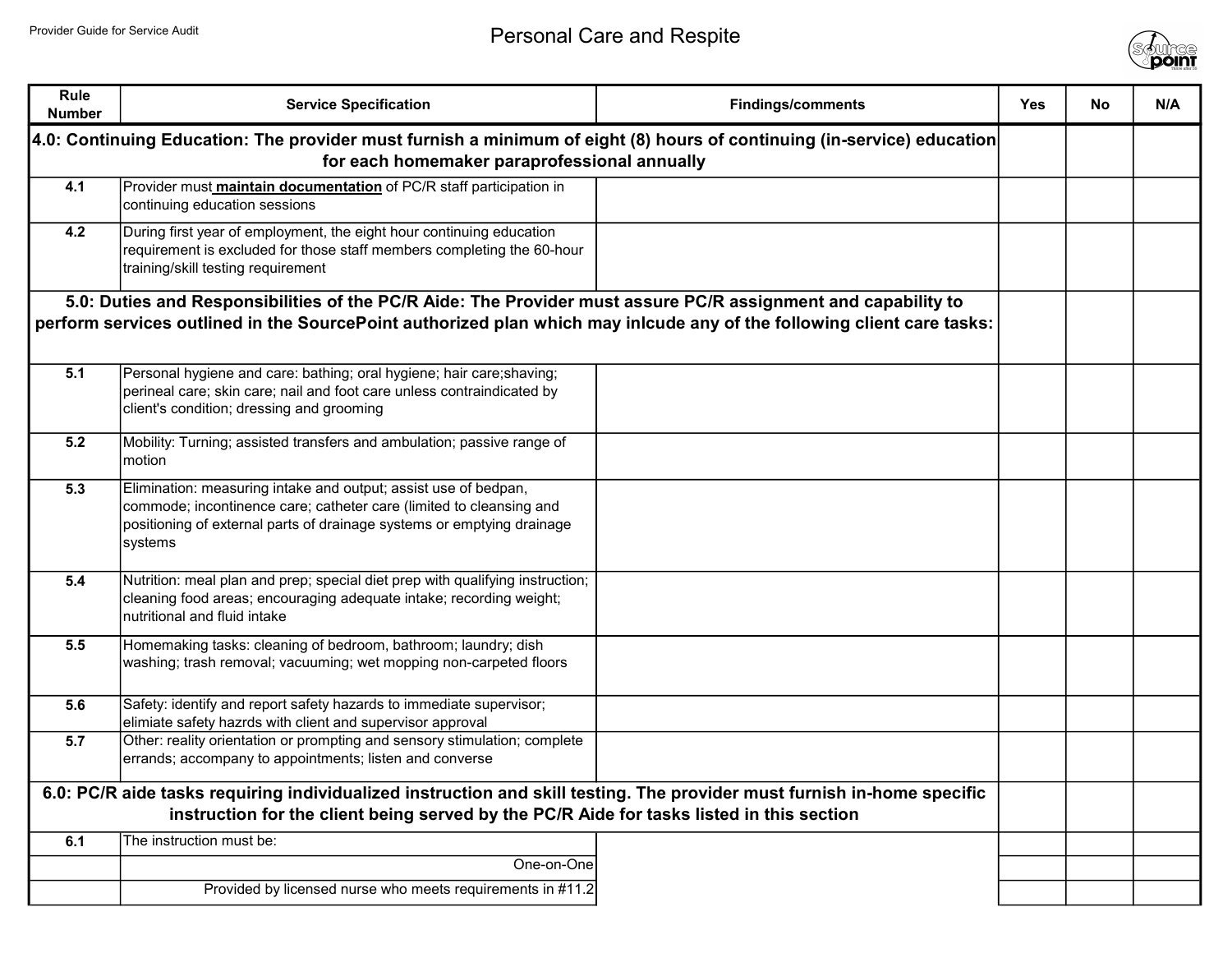

| Rule<br><b>Number</b> | <b>Service Specification</b>                                                                                                                                                                                                                                             | <b>Findings/comments</b> | Yes | <b>No</b> | N/A |
|-----------------------|--------------------------------------------------------------------------------------------------------------------------------------------------------------------------------------------------------------------------------------------------------------------------|--------------------------|-----|-----------|-----|
|                       | Followed with return demonstration by PC/R Aide                                                                                                                                                                                                                          |                          |     |           |     |
| 6.2                   | PC/R Aide instruction and successful return demonstration must be<br>documented prior to PC/R assignment to that special task for the client                                                                                                                             |                          |     |           |     |
| 6.3                   | Those specific PC/R client care tasks requiring special instruction and<br>return demonstration are:                                                                                                                                                                     |                          |     |           |     |
|                       | 6.3(a): Specific therapies under direction of a licenses therapist                                                                                                                                                                                                       |                          |     |           |     |
|                       | 6.3(b): use of a Hoyer lift                                                                                                                                                                                                                                              |                          |     |           |     |
|                       | 6.3(c):Application of a condom catheter                                                                                                                                                                                                                                  |                          |     |           |     |
|                       | 6.3 (d): Bladder training that requires use of timed clamping of urinary<br>drainage systems (requires a physician's order)                                                                                                                                              |                          |     |           |     |
|                       | 6.3(e): Cleansing or emptying of an ostomy drainage system (requires a<br>physician's order)                                                                                                                                                                             |                          |     |           |     |
|                       | 6.3 (f): Assistance with application of stoma appliances provided the<br>ostomy is stable, the client has had the ostomy for at least 6-months, the<br>client has knowledge of techniques and the stomal and peristomal skin is<br>intact (requires a physician's order) |                          |     |           |     |
|                       | 7.0:Special tasks that must not be assigned to the PC/R aide. The provider must assure that the PC/R aide never:                                                                                                                                                         |                          |     |           |     |
| 7.1                   | Administer over the counter medications to be ingested                                                                                                                                                                                                                   |                          |     |           |     |
| 7.2                   | Administer oral and/or injectable prescription medications or apply topical<br>prescription medications                                                                                                                                                                  |                          |     |           |     |
| 7.3                   | Perform tasks that require sterile technique                                                                                                                                                                                                                             |                          |     |           |     |
| 7.4                   | Administer irrigation fluids to intravenous lines, Foley catheters or<br>ostomies                                                                                                                                                                                        |                          |     |           |     |
| 7.5                   | Administer food and fluids via feeding tubes                                                                                                                                                                                                                             |                          |     |           |     |
| 7.6                   | Administer enemas                                                                                                                                                                                                                                                        |                          |     |           |     |
| 7.7                   | Fill medication/pill boxes                                                                                                                                                                                                                                               |                          |     |           |     |
|                       | 8.0 PC/R Aide Supervision: The provider must assure that a PC/R Aide performs services outlined in the authorized<br>plan and that the PC/R Aide is supervised by a supervisor meeting the minimum requirements outlined in S/S #11.2                                    |                          |     |           |     |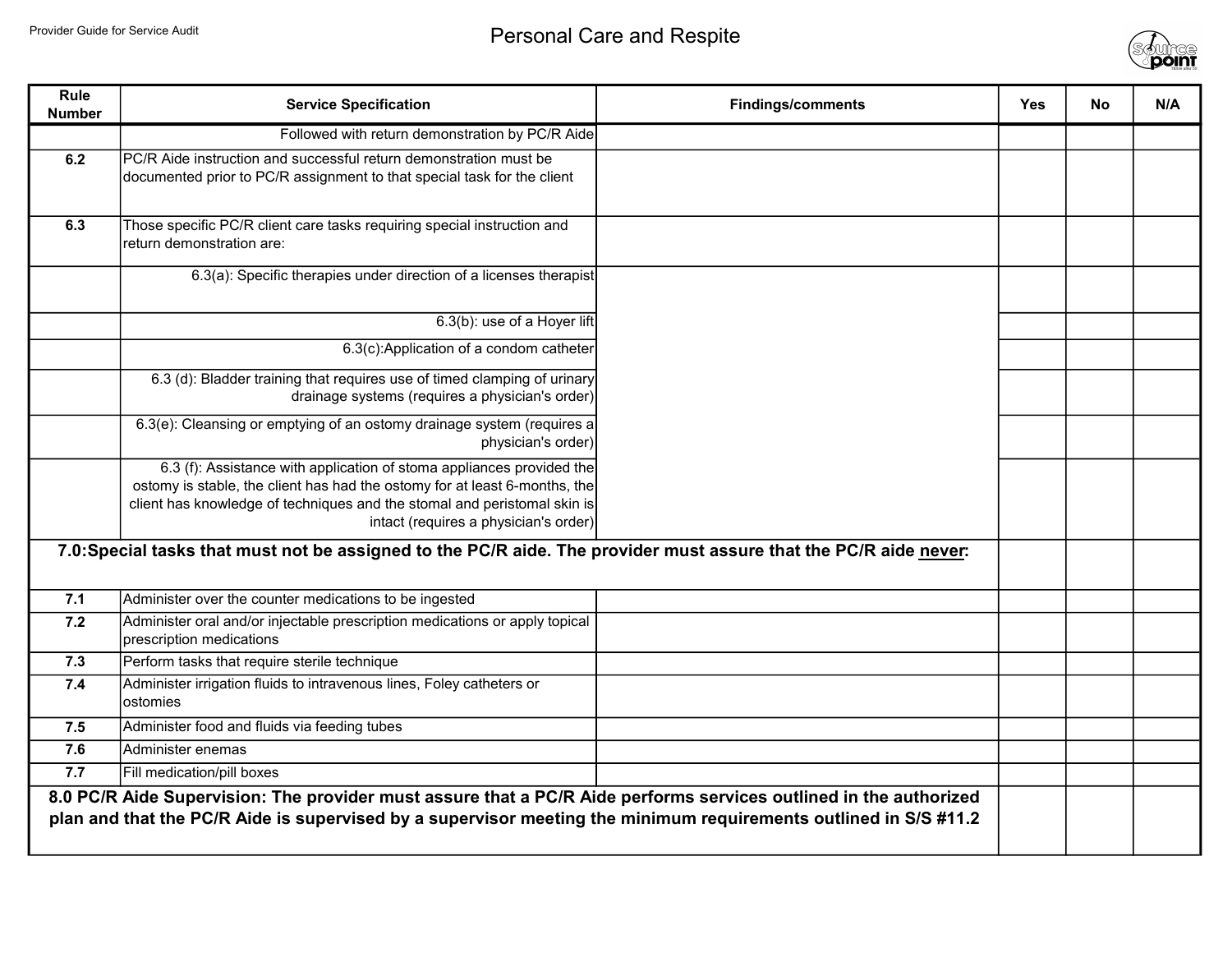

| <b>Rule</b><br><b>Number</b> | <b>Service Specification</b>                                                                                                                                                                                                                                           | <b>Findings/comments</b>                                                                                                                                                                                                                                                                   | <b>Yes</b> | <b>No</b> | N/A |
|------------------------------|------------------------------------------------------------------------------------------------------------------------------------------------------------------------------------------------------------------------------------------------------------------------|--------------------------------------------------------------------------------------------------------------------------------------------------------------------------------------------------------------------------------------------------------------------------------------------|------------|-----------|-----|
| 8.1                          | Supervisor must complete and document a home visit to define the<br>expected daily activities of the PC/R Aide <b>before client care is</b><br>initiated. The supervisor performing this task must meet nursing<br>requirements outlined in section 11.2               |                                                                                                                                                                                                                                                                                            |            |           |     |
|                              | 8.1(a): Supervisor prepared written PC/R Aide daily care plan specific to<br>each client and consistent with authorized plan                                                                                                                                           |                                                                                                                                                                                                                                                                                            |            |           |     |
|                              | 8.1(b) Supervisor provided a copy of the daily plan for each client<br>assigned to the PC/R Aide                                                                                                                                                                       |                                                                                                                                                                                                                                                                                            |            |           |     |
| 8.2                          | Supervisor must evaluate Homemaker paraprofessional compliance with<br>daily care plan and SourcePoint's authorized plan at least every 2 months                                                                                                                       |                                                                                                                                                                                                                                                                                            |            |           |     |
|                              | 8.2(a): Supervisor reviewed PC/R Aide documented client contacts to<br>assure PC/R Aide task completion is consistent with daily care plan                                                                                                                             |                                                                                                                                                                                                                                                                                            |            |           |     |
|                              | 8.2(b): Complete and document a PC/R Aide supervisor visits to client at<br>least every 2 months to evaluate PC/R Aide compliance with daily care * Reviews may be completed in-person or over the<br>plan and SourcePoint's authorized plan. phone/virtually via Web. | In-person reviews must be completed for new client<br>enrollment.<br>In-person reviews must be completed when a client has<br>been on suspension for 30 or more days<br>* There should be no Client Supervisory Service Reviews<br>conducted via telephone/virtually via Web back-to-back. |            |           |     |
|                              | 8.2(c): the supervisor shall obtain the client's signature and date on the<br>client supervisory visit report                                                                                                                                                          |                                                                                                                                                                                                                                                                                            |            |           |     |
|                              | 8.2 (d) Documentation of Client Supervisory Service Reviews<br>conducted via telephone must indicate that the Review was completed via<br>telephone/virtually via Web and include the same information as Reviews<br>conducted in-person.                              |                                                                                                                                                                                                                                                                                            |            |           |     |
|                              | 8.2 (e) The Provider should make every effort<br>to schedule in-person Client Supervisory<br>Reviews ahead of time. Unscheduled Client<br>Supervisory Reviews are to be conducted only                                                                                 |                                                                                                                                                                                                                                                                                            |            |           |     |
|                              | Supervisory visits can be conducted by a nurse or administrative<br>supervisor as defined in Section 11.2 & 11.3.                                                                                                                                                      |                                                                                                                                                                                                                                                                                            |            |           |     |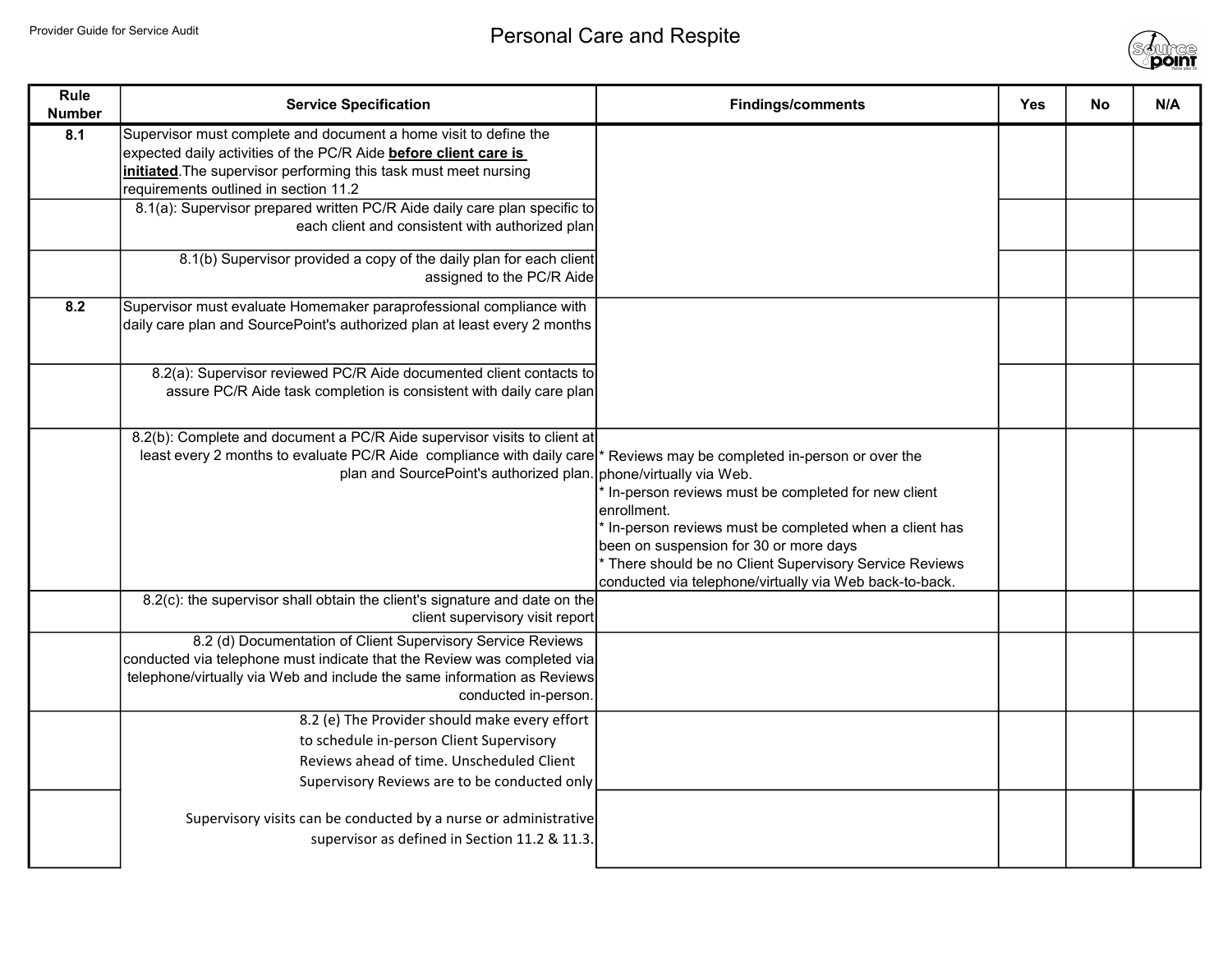

| Rule<br><b>Number</b> | <b>Service Specification</b>                                                                                                                                                                                                                                                                                                                   | <b>Findings/comments</b> | <b>Yes</b> | No. | N/A |
|-----------------------|------------------------------------------------------------------------------------------------------------------------------------------------------------------------------------------------------------------------------------------------------------------------------------------------------------------------------------------------|--------------------------|------------|-----|-----|
|                       | A nurse must review and updated the client's<br>plan of care at least one (1) time per year.                                                                                                                                                                                                                                                   |                          |            |     |     |
|                       | A nurse must conduct a visit following: 8.2(h)-i: a client's hospital<br>admission; 8.2(h)-ii a client's medical event; 8.2(h)-iii: client service was<br>on hold more than 30 days; or 8.2(h)-iii a client's skilled nursing facility<br> stay                                                                                                |                          |            |     |     |
| 8.3                   | Supervisor must assure that each episode of PC/R Aide service delivery,<br>including al listing of tasks performed by the PC/R Aide and client<br>response to the service is signed by the PC/R Aide and the client                                                                                                                            |                          |            |     |     |
|                       | 8.3(a): If provider is utilizing an electronic service delivery system, do they<br>have an approved copy of the SourcePoint electronic service delivery<br>waiver?                                                                                                                                                                             |                          |            |     |     |
| 8.4                   | The supervisor must evaluate client response to the care plan and reflect<br>problems identified by client through the documentation review and<br>supervisory visit process identified in section 8.0, item 8.2 and notify the<br>care consultant of recommended modifications and resolution of any<br>problems identified                   |                          |            |     |     |
| 8.5                   | Supervisor must maintain documentation that supervisor report was<br>completed every 62 days in each client's file                                                                                                                                                                                                                             |                          |            |     |     |
|                       | 9.0: The provider must have a monitoring system/method in place to verify service delivery. Mechanism must verify:                                                                                                                                                                                                                             |                          |            |     |     |
| 9.1                   | Whether homemaker is present at location where services are to be<br>provided and at the time services are to be provided                                                                                                                                                                                                                      |                          |            |     |     |
| 9.2                   | Whether provider's employees have provided the services at the proper<br>location & time by the end of the working day                                                                                                                                                                                                                         |                          |            |     |     |
| 9.3                   | Client/family member signature at end of service shift. If system does not<br>have signature capability, provider must request a Waiver from<br>SourcePoint.                                                                                                                                                                                   |                          |            |     |     |
| 9.4                   | A protocol to be followed in scheduling a substitute employee when the<br> monitoring system identifies that an employee has failed to provide home<br>care services at the proper location and time, including standards for<br>determining the length of time that may elapse without jeopardizing the<br>health and safety of the consumer; |                          |            |     |     |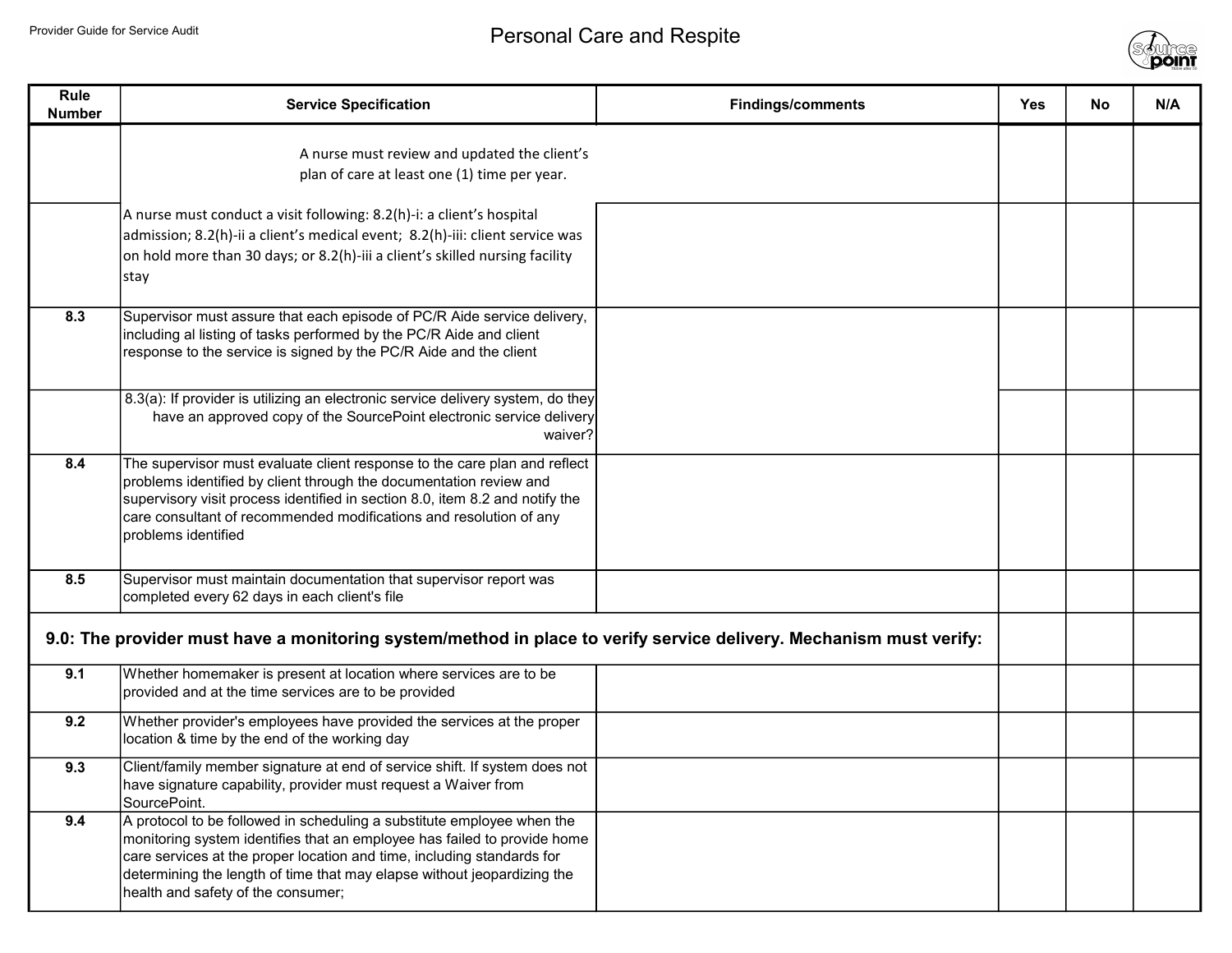

| Rule<br><b>Number</b> | <b>Service Specification</b>                                                                                                                       | <b>Findings/comments</b> | <b>Yes</b> | No. | N/A |
|-----------------------|----------------------------------------------------------------------------------------------------------------------------------------------------|--------------------------|------------|-----|-----|
| 9.5                   | Procedures for maintaining records of the information obtained through                                                                             |                          |            |     |     |
|                       | he monitoring system                                                                                                                               |                          |            |     |     |
| 9.6                   | Procedures for compiling annual reports of the information obtained                                                                                |                          |            |     |     |
|                       | through the monitoring system, including statistics on the rate at which<br>home care services were provided at the proper location and time, and; |                          |            |     |     |
|                       |                                                                                                                                                    |                          |            |     |     |
| 9.7                   | Procedures for conducting random checks of the accuracy of the                                                                                     |                          |            |     |     |
|                       | monitoring system to assure system is in proper working order                                                                                      |                          |            |     |     |
| Note:                 | Above items are still required for agencies utilizing electronic service<br>delivery unless a waiver is granted by SourcePoint.                    |                          |            |     |     |
|                       | 10.0: Summary of Requirement Documents: the provider of PC/R Aide must furnish PC/R service specific                                               |                          |            |     |     |
|                       | documentation in addition to the documentation requirements of the conditions of Participation. The PC/R service                                   |                          |            |     |     |
|                       | specific documentation required includes:                                                                                                          |                          |            |     |     |
| 10.1                  | The provider assessment outcome and Physician authorization (if                                                                                    |                          |            |     |     |
|                       | required)                                                                                                                                          |                          |            |     |     |
| 10.2                  | Client-specific PC/R care plans                                                                                                                    |                          |            |     |     |
| 10.3                  | Record of each episode of client contact                                                                                                           |                          |            |     |     |
| 10.4                  | Regular supervisor/worker case consultation and communication                                                                                      |                          |            |     |     |
| 10.5                  | SourcePoint or agency supervisory report                                                                                                           |                          |            |     |     |
| Note:                 | Above may be kept electronically                                                                                                                   |                          |            |     |     |
|                       | 11.0: Personnel Qualifications: The provider must assure that position descriptions and PC/R staff possess the                                     |                          |            |     |     |
|                       | following qualifications:                                                                                                                          |                          |            |     |     |
| 11.1                  | PC/R Aide:                                                                                                                                         |                          |            |     |     |
| 11.1.1                | Is a high school graduate or completed GED or has a minimum of 2-                                                                                  |                          |            |     |     |
|                       | years work experience<br>Is able to understand written care plans, execute instructions and                                                        |                          |            |     |     |
| 11.1.2                | document services delivered                                                                                                                        |                          |            |     |     |
| 11.1.3                | Is able to communicate with clients/ families and emergency service                                                                                |                          |            |     |     |
|                       | systems personnel                                                                                                                                  |                          |            |     |     |
| 11.1.4                | Training and Skill Testing Criteria: must meet at least one of the following<br>criteria prior to serving a SourcePoint client                     |                          |            |     |     |
|                       | Current State Tested Nursing Assistance (STNA) or certified home health-                                                                           |                          |            |     |     |
| 11.1.4 $(a)$          | aide without a 24-month lapse in employment                                                                                                        |                          |            |     |     |
|                       | OR                                                                                                                                                 |                          |            |     |     |
|                       |                                                                                                                                                    |                          |            |     |     |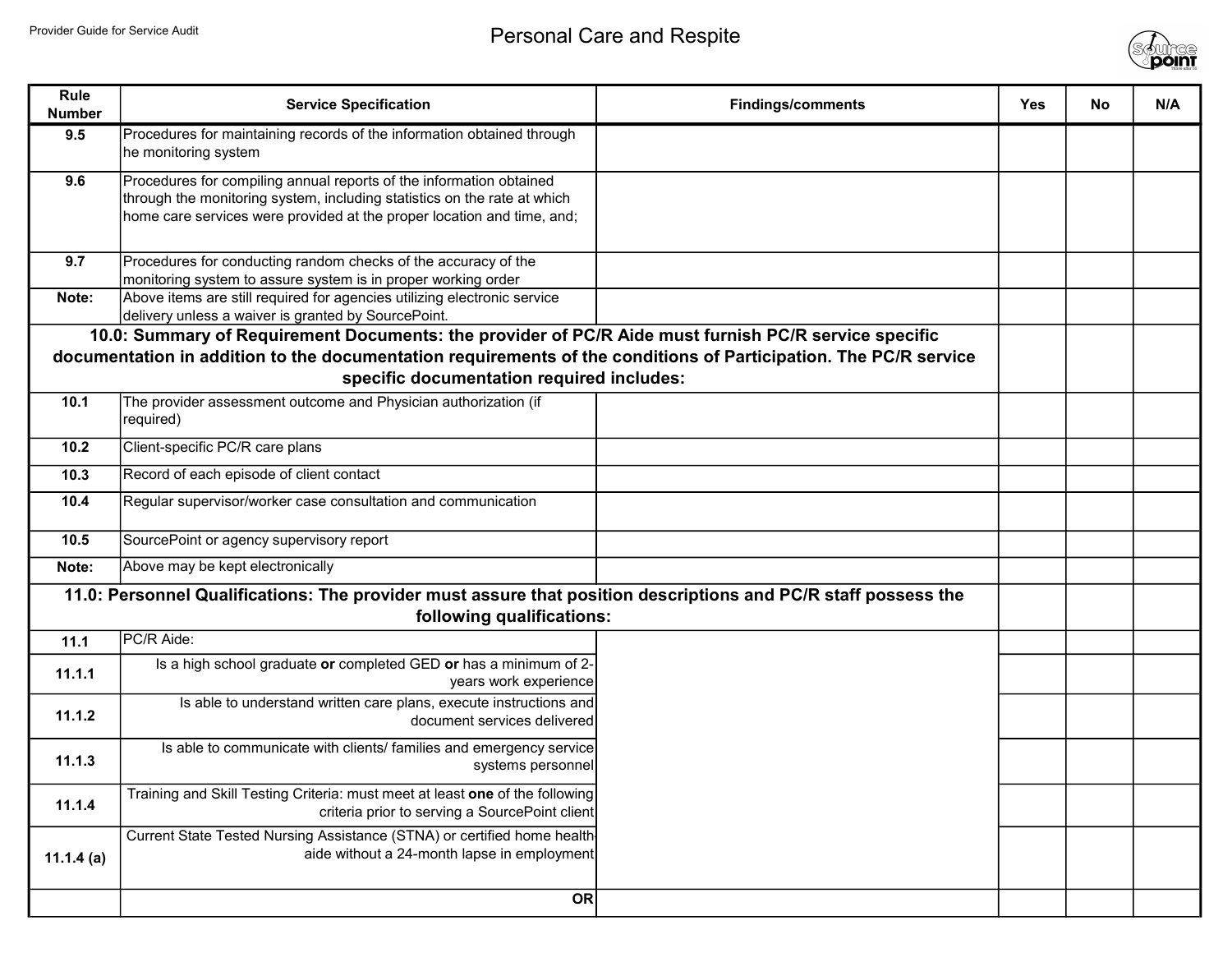

| Rule<br><b>Number</b> | <b>Service Specification</b>                                                                                                                                                                                                                                                                  | <b>Findings/comments</b> | <b>Yes</b> | <b>No</b> | N/A |
|-----------------------|-----------------------------------------------------------------------------------------------------------------------------------------------------------------------------------------------------------------------------------------------------------------------------------------------|--------------------------|------------|-----------|-----|
| 11.1.4(b)             | One-year experience as an institutional nursing aide or supervised in-<br>home Health Aide within the past 3-years. PC/R aide must successfully<br>complete written testing and skills testing by return demonstration (either<br>in classroom environment or in the field under supervision) |                          |            |           |     |
|                       | <b>OR</b>                                                                                                                                                                                                                                                                                     |                          |            |           |     |
| 11.1.4(c)             | Successful completion of 60-hours PC/R Aide or Home Health Aide<br>training and skill testing conducted by the Provider agency that includes<br>the training and skill testing components                                                                                                     |                          |            |           |     |
| 11.2                  | INurse:                                                                                                                                                                                                                                                                                       |                          |            |           |     |
| 11.2.1                | Registered Nurse                                                                                                                                                                                                                                                                              |                          |            |           |     |
| 11.2.1(a)             | Has a current Ohio Licensure as registered nurse                                                                                                                                                                                                                                              |                          |            |           |     |
|                       | <b>AND</b>                                                                                                                                                                                                                                                                                    |                          |            |           |     |
| 11.2.1(b)             | Has 1-year experience as an RN                                                                                                                                                                                                                                                                |                          |            |           |     |
|                       | <b>OR</b>                                                                                                                                                                                                                                                                                     |                          |            |           |     |
| 11.2.1 $(c)$          | Has 4-years' experience in home health prior to obtaining nursing license                                                                                                                                                                                                                     |                          |            |           |     |
| 11.2.2                | Licensed Practice Nurse                                                                                                                                                                                                                                                                       |                          |            |           |     |
| 11.2.2(a)             | Has current Ohio Licensure as a licensed practical nurse AND                                                                                                                                                                                                                                  |                          |            |           |     |
| 11.2.2(b)             | Has 2-years' experience as licensed practical nurse OR                                                                                                                                                                                                                                        |                          |            |           |     |
| 11.2.2 $(c)$          | 4 years of experience in home health care prior to obtaining nursing<br>license.<br><b>AND</b><br>Is under the direction of a Registered Nurse, pursuant to Ohio Revised<br>Code 4723 (Nurse Practice Act)                                                                                    |                          |            |           |     |
| 11.2.2 (c) (i)        | RN's contact information must be readily and easily accessible to LPNs<br>acting as supervisor to PC/R staff                                                                                                                                                                                  |                          |            |           |     |
| 11.2.2 (c) (ii)       | RN may be a contract employee only                                                                                                                                                                                                                                                            |                          |            |           |     |
| 11.3                  | Administrative Supervisor:                                                                                                                                                                                                                                                                    |                          |            |           |     |
|                       | 11.3.1 The Provider must assure that the supervisor of PC/R staff meets<br>at least one of the following qualifications:                                                                                                                                                                      |                          |            |           |     |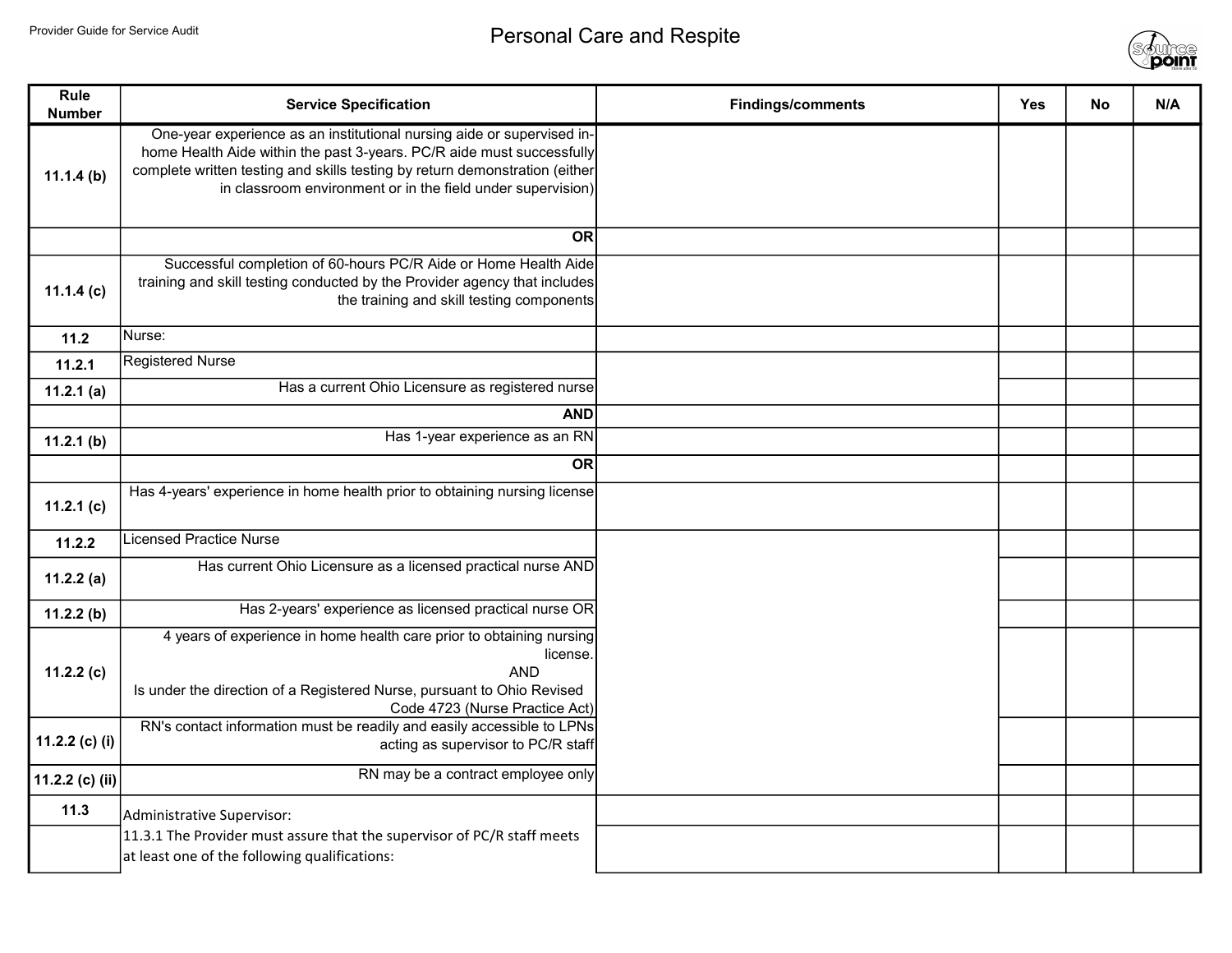

| Rule<br><b>Number</b>                                                                                                                                                                                                                                            | <b>Service Specification</b>                                                                                                                                                                                                                                                                 | <b>Findings/comments</b> | <b>Yes</b> | <b>No</b> | N/A |
|------------------------------------------------------------------------------------------------------------------------------------------------------------------------------------------------------------------------------------------------------------------|----------------------------------------------------------------------------------------------------------------------------------------------------------------------------------------------------------------------------------------------------------------------------------------------|--------------------------|------------|-----------|-----|
|                                                                                                                                                                                                                                                                  | Possess a bachelor's degree (BS or BA) OR an associate degree in one<br>of the following areas: Health Sciences<br>·Medical Assisting<br>·Physical or Occupational Therapy<br>·Gerontology<br>Social Work<br>·Nursing<br>·Public Health<br><b>Health Education</b><br>Other related field OR |                          |            |           |     |
|                                                                                                                                                                                                                                                                  | 11.3.2 Possesses a minimum of four (4) years of direct community service<br>experience in the provision of home care services.                                                                                                                                                               |                          |            |           |     |
| 12.0: Training and Skill Testing Criteria: the provider must assure that all individuals providing PC/R services have<br>successfully completed 60-hours of training and skill testing by return demonstration, unless exempted under Section<br>11, item 11.1.4 |                                                                                                                                                                                                                                                                                              |                          |            |           |     |
| 12.1                                                                                                                                                                                                                                                             | The training areas include, but are not limited to the following:                                                                                                                                                                                                                            |                          |            |           |     |
| 12.1.1                                                                                                                                                                                                                                                           | Communication skills, ability to read, write and make brief and accurate<br>oral or written reports                                                                                                                                                                                          |                          |            |           |     |
| 12.1.2                                                                                                                                                                                                                                                           | Observation, reporting and documentation of client status and services<br>provided                                                                                                                                                                                                           |                          |            |           |     |
| 12.1.3                                                                                                                                                                                                                                                           | Reading and recording temperature, pulse and respiration                                                                                                                                                                                                                                     |                          |            |           |     |
| 12.1.4                                                                                                                                                                                                                                                           | Universal precautions for infection control procedures.                                                                                                                                                                                                                                      |                          |            |           |     |
| 12.1.5                                                                                                                                                                                                                                                           | Basic elements of body functioning and changes in body function that<br>should be reported to supervisor.                                                                                                                                                                                    |                          |            |           |     |
| 12.1.6                                                                                                                                                                                                                                                           | Maintenance of a clean, safe and healthy environment of house cleaning                                                                                                                                                                                                                       |                          |            |           |     |
| 12.1.7                                                                                                                                                                                                                                                           | Recognition of emergencies; knowledge of emergency procedures; and<br>basic<br>home safety.                                                                                                                                                                                                  |                          |            |           |     |
| 12.1.8                                                                                                                                                                                                                                                           | The physical, emotional and developmental needs of the client, including<br>the need for respect of person and property, and privacy.                                                                                                                                                        |                          |            |           |     |
| 12.1.9                                                                                                                                                                                                                                                           | Appropriate and safe techniques in personal hygiene and grooming                                                                                                                                                                                                                             |                          |            |           |     |